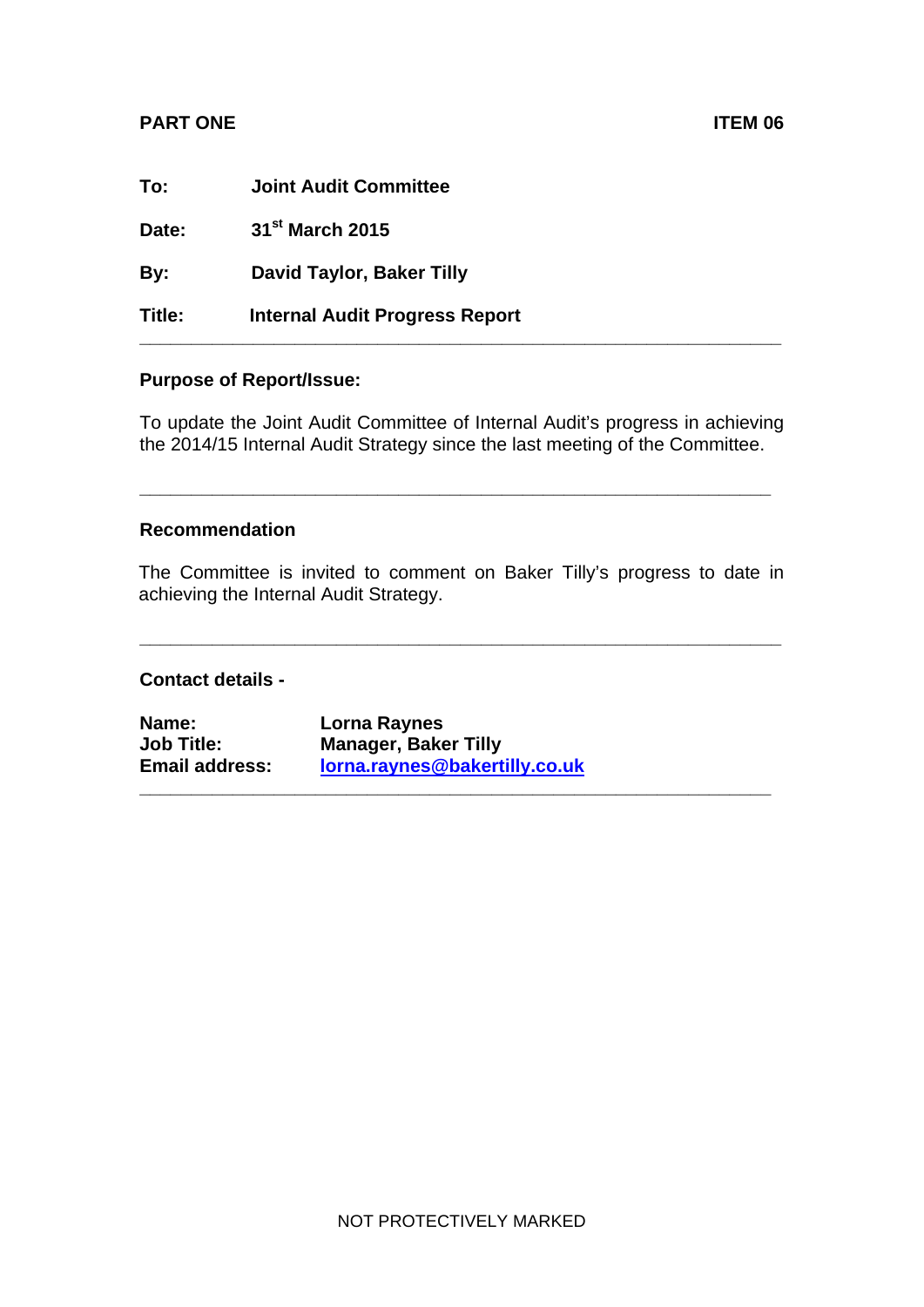

# **The Office of the Police and Crime Commissioner for Surrey and Surrey Police Force**

Internal Audit Progress Report

Joint Audit Committee meeting 31 March 2015

www.bakertilly.co.uk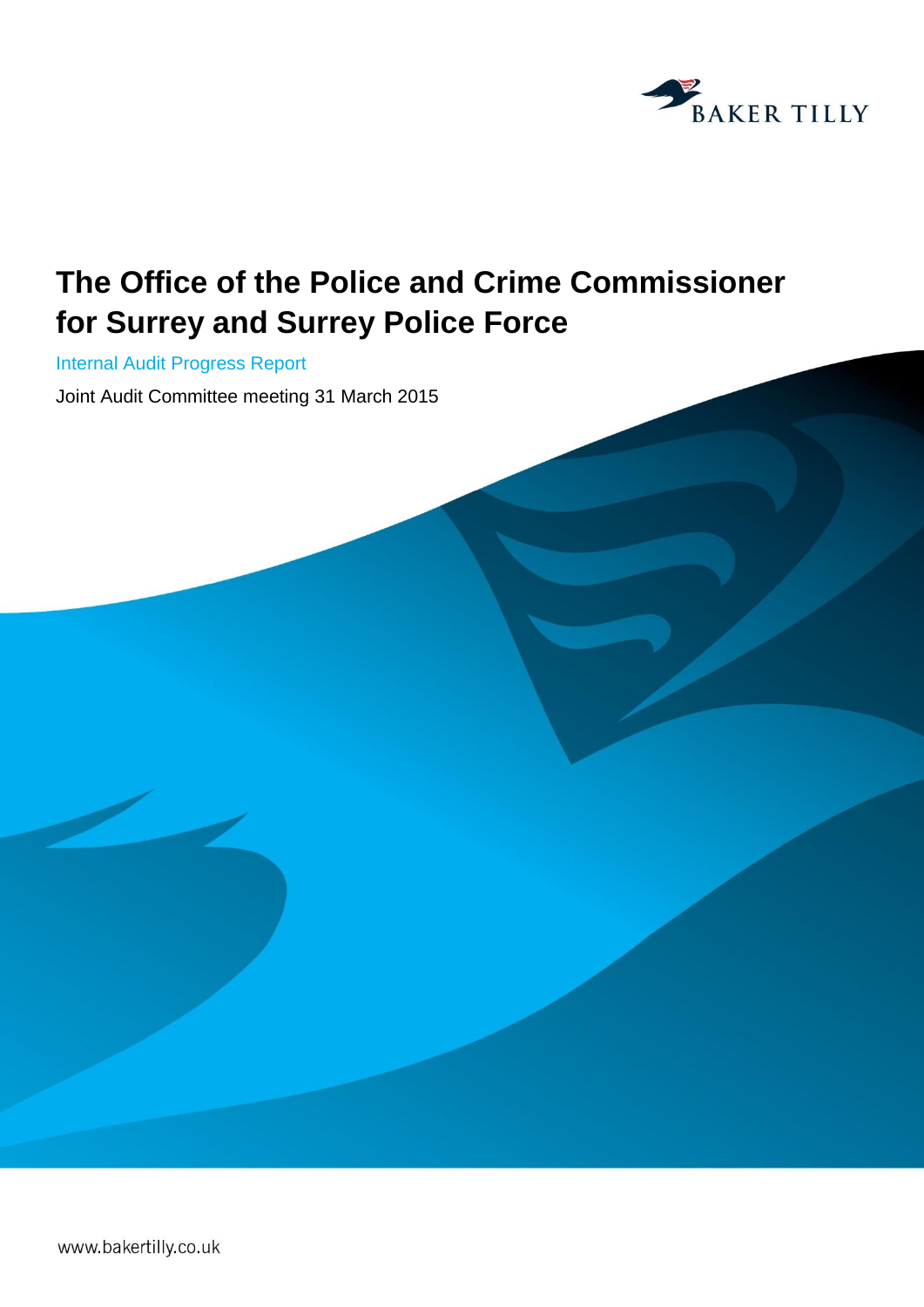## **Introduction**

The internal audit plan for 2014/15 was approved by the Joint Audit Committee. This report provides an update on progress against that plan and summarises the results of our work to date. We have issued three draft and two final internal audit reports since the last JAC in December.

The Drug and Alcohol Abuse Team (DAAT) report has been included in the Joint Audit Committee papers as a final draft. Whilst we have yet to receive formal responses to the recommendations therein, management have confirmed the factual accuracy of the report and that they are content for the draft to be presented to the Joint Audit Committee.

## **Summary of Progress against the Internal Audit Plan**

| <b>Assignment</b><br>Reports considered today are      | <b>Status</b>                                           | Opinion         | <b>Actions Agreed</b><br>(by priority) |                |             |
|--------------------------------------------------------|---------------------------------------------------------|-----------------|----------------------------------------|----------------|-------------|
| shown in italics                                       |                                                         |                 | High                                   | <b>Medium</b>  | Low         |
| <b>Forensic Medical Examiners</b><br>(1.14/15)         | Final                                                   | Amber/Green     | 1                                      | 0              | $\mathbf 0$ |
| Governance - Stage Two Transfer<br>(2.14/15)           | Final                                                   | Green           | 0                                      | $\Omega$       | $\mathbf 0$ |
| <b>Drug and Alcohol Abuse Team</b><br>(DAAT) (3.14/15) | <b>Draft Report</b><br><b>Issued 22</b><br>October 2014 | <b>Advisory</b> | $\mathbf{2}$                           | $\overline{2}$ | 0           |
| Follow up (4.14/15)                                    | Final                                                   | Little progress | 4                                      | 22             | $\Omega$    |
| Covert Bank Account - SOCU<br>Team 1 (5.14/15)         | Final                                                   | Green           | 0                                      | 0              | 0           |
| Covert Bank Account - SOCU<br>Team 2 (6.14/15)         | Final                                                   | Green           | 0                                      | $\mathbf 0$    | 1           |
| Covert Bank Accounts -<br>Surveillance (7.14/15)       | Final                                                   | Green           | 0                                      | $\Omega$       | $\mathbf 0$ |
| Covert Bank Account -<br>Negotiators (8.14/15)         | Final                                                   | Green           | 0                                      | $\Omega$       | $\mathbf 0$ |
| Covert Bank Account - SB DHSU<br>(9.14/15)             | Final                                                   | Green           | 0                                      | $\Omega$       | $\Omega$    |
| Covert Bank Account - DHSU<br>(10.14/15)               | Final                                                   | Green           | 0                                      | $\Omega$       | 1           |
| Procurement (11.14/15)                                 | <b>FINAL</b>                                            | <b>Advisory</b> | $\mathbf{2}$                           | 3              | 3           |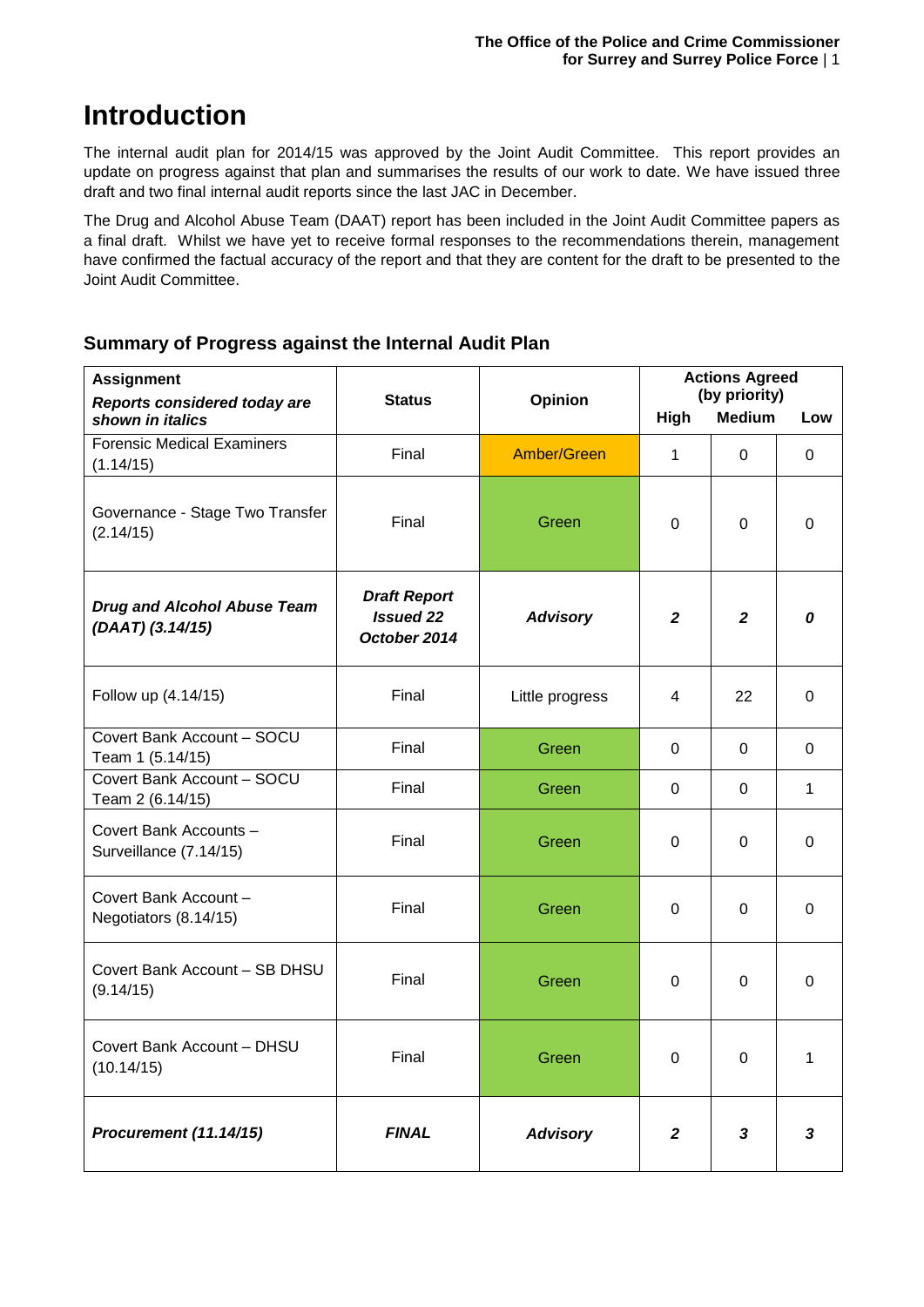#### **The Office of the Police and Crime Commissioner for Surrey and Surrey Police Force** | 2

| <b>Assignment</b><br><b>Reports considered today are</b> | <b>Status</b>                              | Opinion      | <b>Actions Agreed</b><br>(by priority) |               |     |
|----------------------------------------------------------|--------------------------------------------|--------------|----------------------------------------|---------------|-----|
| shown in italics                                         |                                            |              | <b>High</b>                            | <b>Medium</b> | Low |
| Crime Recording Audit (12.14/15)                         | Draft report<br>issued 10<br>February 2015 |              |                                        |               |     |
| Financial Controls (13.14/15)                            | Draft report<br>issued 19<br>February 2015 |              |                                        |               |     |
| Project Management (14.14/15)                            | <b>FINAL</b>                               | <b>Green</b> | 0                                      | 1             | 0   |
| Proceeds of Crime                                        | Fieldwork<br>completed                     |              |                                        |               |     |
| <b>Risk Management</b>                                   | Fieldwork<br>commenced 16<br>March 2015    |              |                                        |               |     |
| <b>IT Review</b>                                         | April 2015                                 |              |                                        |               |     |
| Victim Support                                           | April 2015                                 |              |                                        |               |     |

#### Other Matters

#### **Planning and Liaison:**

We are to meet again with the internal auditors of Sussex Police on 20 March 2015 to discuss a protocol for joint working on areas of joint services. We have also had a phone conversation with the Treasurer at Surrey Police. We will provide a verbal update at the meeting on the outcome of the meeting.

We met with management on 17 February 2015 to discuss the plan for 2015/16. This is a separate agenda item at this Audit Committee Meeting. We also had a quarterly liaison meeting with management on 17 March 2015.

#### **Client Briefings**

We have issued the following e-update electronically since the last Joint Audit Committee:

Emergency Services News Briefing – February 2015

#### **Internal Audit Plan 2014/15 – Change Control:**

At the request of management, we have included a review of the Surrey DAAT within the internal audit plan. We have used the days originally planned for the PAYE review to complete this audit.

The review of Victim Support has been deferred from quarter 4 at management's request as they do not believe processes have sufficiently moved on from our previous review in this area to warrant a further review at this time. We are currently considering when this review could be completed.